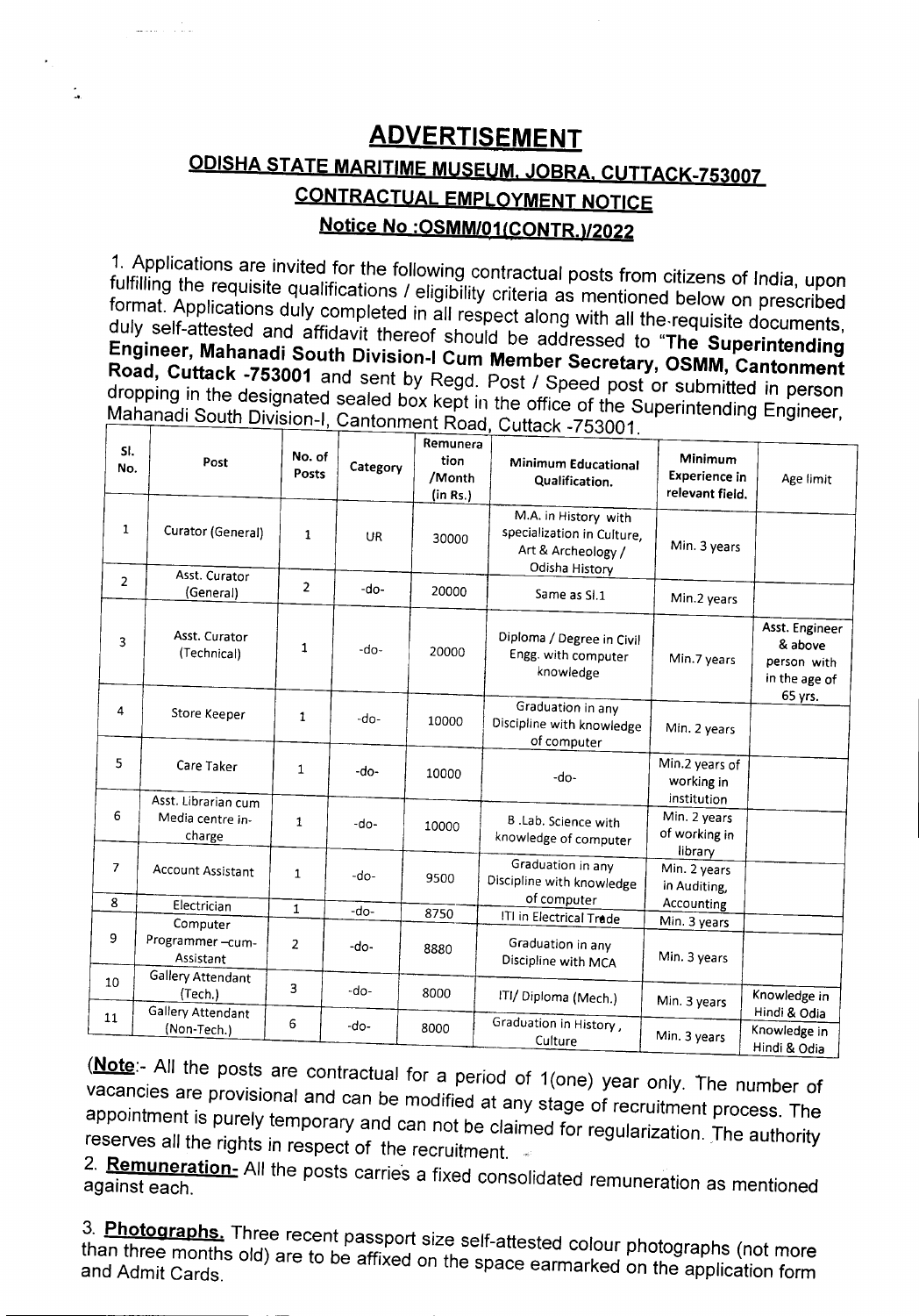4. **Opening / Closing Date of Receipt of the Application.**- Dt.20.04.2022 to

5. Scheme of Selection- The selection will be made on the basis of eligibility criteria & personal interview and Skill Test (For Computer programmer only).

<sup>o.</sup> Fixing of Bench Mark.- If the number of application received in any category in response to the advertisement is large, the selection committee reserves right to fix benchmark for sort listing of candidates for interview.<br>7. Important Instructions to the A

# Important Instructions to the Applicants.

(a) In case, a candidate wishes to apply for more than one post, separate application should be filled for each post applied by the candidate.

(b) The format of application should be typed in an A4 size paper on one side and filled in hand writing.

 $(c)$  All the documents being attached with the application should be self- attested by the candidate and with an affidavit thereof about authenticity of the fact & documents.

(d) Dates of personal interview / skill test will be intimated to the eligible candidates after scrutiny of their application.

(e) Candidates appearing for personal interview and  $\prime$  skill test  $\prime$  practica test will travel at their own expenses.

(f) All the information regarding the interview etc will be uploaded inn museum website www.odishastatemaritimemuseum.org. Representation for non-receipt of application or call letter due to postal delay or any other reason will not be entertained.

(g) Each envelope containing application will be clearly super scribed  $A$ PPLICATION FOR THE POST OF  $\ldots$  on the left hand top corner of the any elone in Capital letters. Separate envelopes to be used for each application.

 $\emptyset$  Self-attested photocopy of complete discharge book along with undertaking in the format as given with this application be enclosed by the Ex- servicemen candidates.

# 8. Applications will be Rejected in the Following Cases.

(a) The candidates working in Central / State Govt / PSU must apply through proper channel and application should be accompanied by "No Objection Certificate" (NOC) from their establishment. Application without this document will be rejected.

(b) All applications will be supported by the latest supportive documents of Educational Qualification, Technical Qualification, Experience, date of birth ce ficate, Aadhar Card and ESM Certificate duly self-attested by the candidate & an artidavit thereof. In absence of the certificates or enclosing forged certificates, the appl cation will be rejected and no intimation will be given.

(i) Incomplete or unsigned application (or without Left/Right Thumb Impression on applications in case of deformities) and not accompanied by self-attested copies of certificates, received at office of "The Superintending Engineer, Mahanadi \$outh Division-I -Cum- Member Secretary, Odisha State Maritime Museum, Jobra, Cuttack" will be rejected. The applications received after the last date of receipt of application or without photographs duly self-attested or without enclosed DD will be summarily rejected and no correspondence in this regard will be entertained. Candidates will not be intimated in case of rejection of their application.

(c) The application can be filled by the candidates in English only.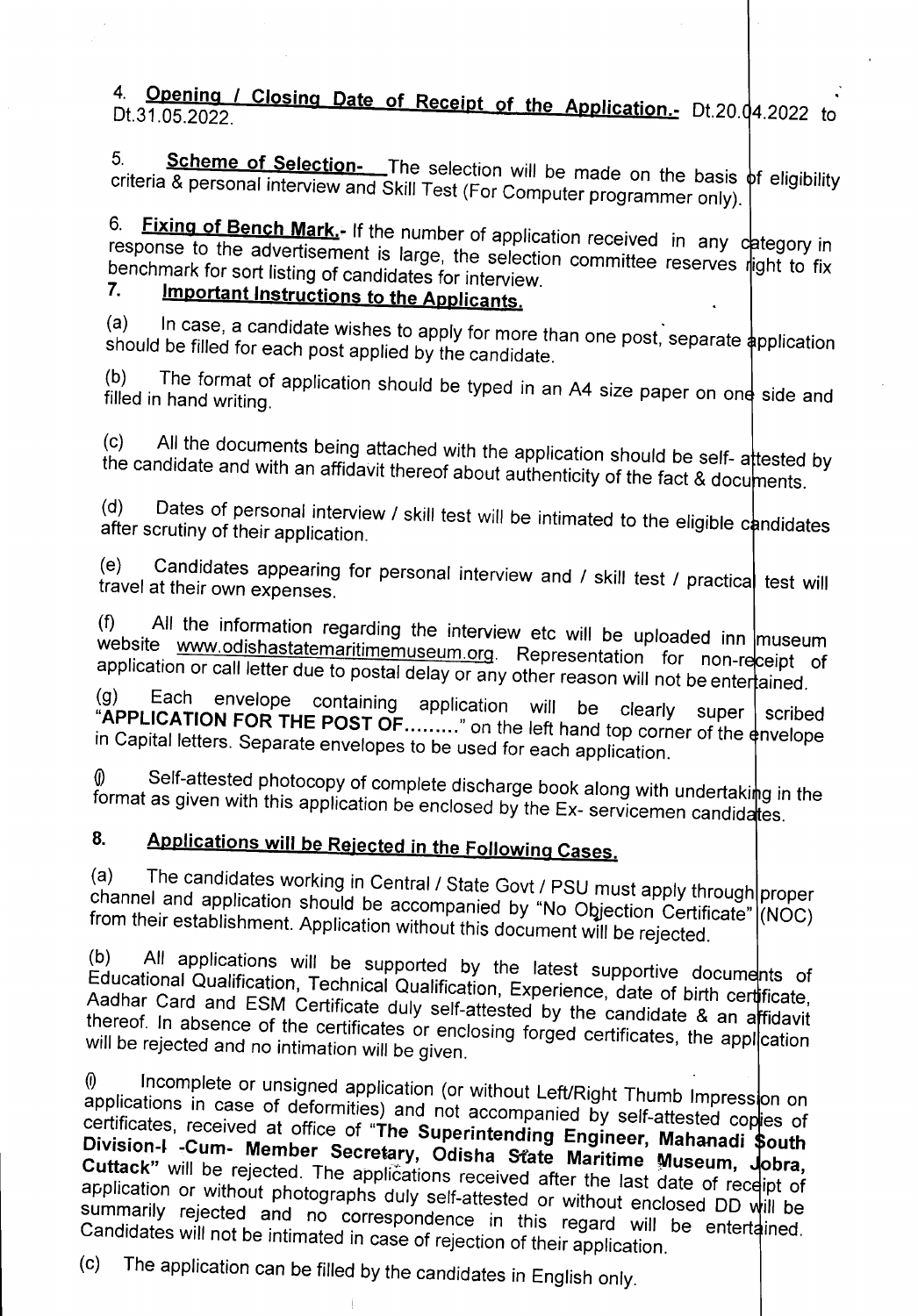# TO BE FILLED BY APPLICANT

Г

I Application for the post of '" '" '" " '" '" '" '" ..

Ref: Newspaper .........Advertisement No :................./ Dated ..............

Ī.

| To<br>The Superintending Engineer,<br><b>Mahanadi South Division-I</b><br>-Cum-                | Affix recent<br>passport size<br>colour photo<br>duly self- |
|------------------------------------------------------------------------------------------------|-------------------------------------------------------------|
| <b>Member Secretary,</b><br><b>Odisha State Maritime Museum,</b><br>Jobra, Cuttack"            | attested                                                    |
| Note: All the fields are mandatory and to be filled in English Alphabets and<br>numerals only  |                                                             |
| $\mathbf{1}$ .<br>(As written in 10th / SSC Certificate)                                       |                                                             |
| 2.                                                                                             |                                                             |
| 3.<br>Date<br>0f<br><b>Birth</b><br>(as<br>per<br>the<br>10 <sup>th</sup><br>Certificate/Birth | Certificate):                                               |
| 4.<br>Age as on last date of receipt of application:  Yearsmonths  days                        |                                                             |
| 5.<br>Whether ex-servicemen, if yes give details i.e. length of service along with             |                                                             |
| 6.                                                                                             |                                                             |
| 7.                                                                                             |                                                             |
| 8.                                                                                             |                                                             |
| 9. Address with Pin code in full for communication (Block letters)                             |                                                             |
|                                                                                                |                                                             |
|                                                                                                |                                                             |
| 11.<br>Aadhar No:<br>(Enclose a Self-attested copy of Aadhar card)                             |                                                             |
|                                                                                                |                                                             |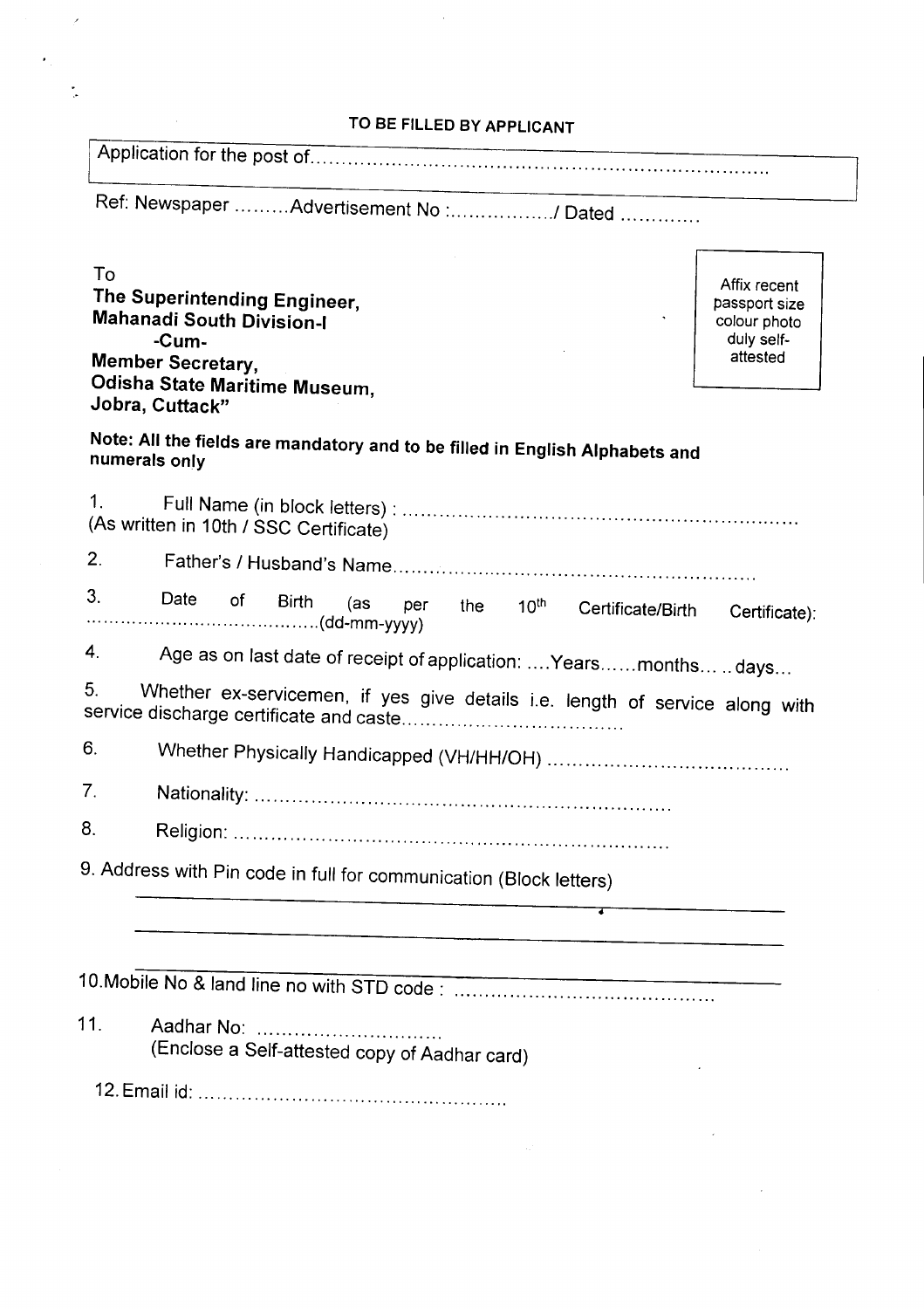13. Details of Academic / Technical & Professional Qualifications:(From 10<sup>th</sup> standard onwards)  $\ddot{\cdot}$ 

 $\hat{\boldsymbol{\beta}}$ 

 $\hat{V}$ 

|              | Name of            |                                          |                                                                                                                                                                                                                                                                                                                                                         |                                                                    |                             |         |
|--------------|--------------------|------------------------------------------|---------------------------------------------------------------------------------------------------------------------------------------------------------------------------------------------------------------------------------------------------------------------------------------------------------------------------------------------------------|--------------------------------------------------------------------|-----------------------------|---------|
|              | the Exam<br>Passed | Year of<br>Passing                       | Name of<br>Recognized<br>University/Board<br>of Examination                                                                                                                                                                                                                                                                                             | % of marks<br>/ Grades                                             | <b>Division</b>             | Remarks |
|              |                    |                                          |                                                                                                                                                                                                                                                                                                                                                         |                                                                    |                             |         |
|              |                    |                                          |                                                                                                                                                                                                                                                                                                                                                         |                                                                    |                             |         |
|              |                    |                                          | (Self-attested copies of certificate in support of above are to be enclosed)                                                                                                                                                                                                                                                                            |                                                                    |                             |         |
| 14.          |                    |                                          |                                                                                                                                                                                                                                                                                                                                                         |                                                                    |                             |         |
| 15.          |                    |                                          | a. Whether Govt. Servant if yes, give details of post held,<br>b. Whether NOC issued in favour of applicant:-                                                                                                                                                                                                                                           |                                                                    |                             |         |
|              |                    |                                          | <b>Declaration</b>                                                                                                                                                                                                                                                                                                                                      |                                                                    |                             |         |
|              |                    | for any actions as per rules of the law. | I do hereby declare that all the statements made in this application are true,<br>complete and correct to the best of my knowledge and belief. In the event of any<br>information being found false or incorrect and ineligibility being detected before or<br>after the selection my candidature will stand automatically cancelled & I will be liable |                                                                    |                             |         |
| <u>Encl:</u> |                    |                                          |                                                                                                                                                                                                                                                                                                                                                         | Name:                                                              | Signature of the candidate: |         |
|              |                    |                                          |                                                                                                                                                                                                                                                                                                                                                         |                                                                    |                             |         |
|              |                    | 2. Experience Certificate(s)             | 1. Self-attested copies of certificate (s): (<br>$\therefore$ (                                                                                                                                                                                                                                                                                         | ) sheets<br>) sheets                                               |                             |         |
|              |                    |                                          |                                                                                                                                                                                                                                                                                                                                                         | Thumb Impression<br>(Left thumb for Male & Right thumb for Female) |                             |         |
|              |                    |                                          |                                                                                                                                                                                                                                                                                                                                                         |                                                                    |                             |         |
|              |                    |                                          |                                                                                                                                                                                                                                                                                                                                                         |                                                                    |                             |         |
|              |                    |                                          |                                                                                                                                                                                                                                                                                                                                                         |                                                                    |                             |         |
|              |                    |                                          |                                                                                                                                                                                                                                                                                                                                                         |                                                                    |                             |         |

 $E$ 

 $\overline{\phantom{a}}$